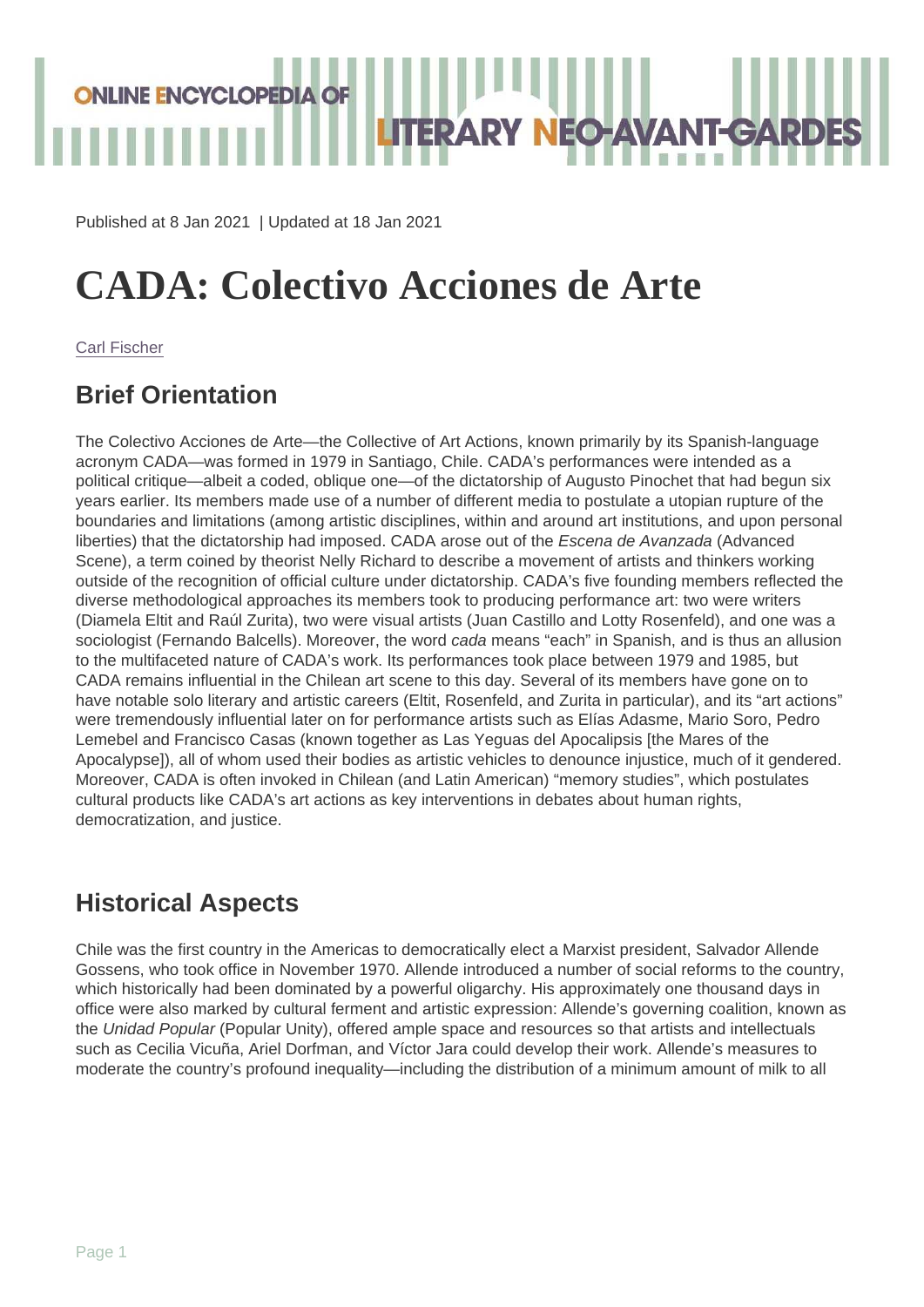Chilean children who needed it, the nationalization of foreign mining companies, and an agrarian reform—met with major resistance, however. A coup d'état on September 11, 1973, led by Chile's military with the support of local business interests and the United States' CIA, installed the army general Augusto Pinochet as the dictator of Chile. Allende committed suicide, and Pinochet remained as president until 1990. The dictatorship imposed a number of limits upon personal and political freedoms; countless citizens were tortured because of their leftist political beliefs, and approximately 3,000 people were executed and disappeared. Many Chileans went into exile. The dictatorship was a dark time for cultural production, due to censorship, the exile of many artists, the closing of academic departments considered politically "subversive" in Chile's universities, and the regime's emphasis on economic "development"—specifically, its imposition of University of Chicago-style neoliberal reforms—over cultural initiatives. Many Chileans refer to this period as a time of *apagón cultural*, or "cultural outage", although critics such as Nelly Richard, Eugenia Brito, and Claudio Lagos Olivero have come to question this cliché by examining cultural production in the country under dictatorship. Still, the dictatorship comprised a long period of deprivation for many people, in cultural, political, and material terms.

Amidst this time of cultural desolation, some resistance to official culture remained; one was the so-called Escena de Avanzada, or "Advanced Scene", the movement out of which CADA emerged. Richard, a French-Chilean art critic whose analyses of the work of CADA and other dissident Chilean artists since the 1970s have been extremely influential, was at the center of the Avanzada. Although, according to Robert Neustadt, the Avanzada was "not a concrete movement or group in and of itself" (2000: 21, my translation), Richard coined the term (1986: 17) as a way not only of avoiding "confusion with the nostalgic connotations of the word 'avant-garde'", but also to articulate the unique preoccupations of its members: "the intervention in a social body linked to notions of event and time, the blurring of genres and disciplines, [and] the practice of the body as a transcoding vehicle for marginal experiences and discourse" (1986: 21). Despite the Avanzada's desire to differentiate itself from historical avant-garde movements (a gesture that in itself is a paradigmatically avant-garde act), its liberatory artistic impulses were in line with the avantgarde desire to destroy the auratic elements associated with a traditionalist conception of art, through a process of displacement and reproduction. In the words of Richard, the Avanzada sought to interrogate "every artifice of representation serving tradition and its sleight of hand" as a reaction to "the coup that shattered the preceding framework of social and political experiences" and "all the language and models of signification by which those experiences could be named" (1986: 17-8).

Besides Richard, members of the Avanzada included the artists Francisco Brugnoli, Virginia Errázuriz, Ronald Kay, Eugenio Dittborn, Catalina Parra, Carlos Leppe, and Carlos Altamirano. The University of Chile's Department of Humanistic Studies (Estudios Humani?sticos), which had been created within the supposedly less "subversive" Faculty of Engineering, was one small area of the country where artists and writers could still find institutional support in the late seventies and eighties. The department was home to a number of important artists and critics, including Nicanor Parra, Jorge Guzma?n, Enrique Lihn, Patricio Marchant, and Kay. Lihn, along with Alejandro Jodorowsky, had been involved with the first "happenings" in Chile (Neustadt 19), inspired by performances that had originated in New York in the late fifties and early sixties by avant-garde artists such as Claes Oldenburg and Allan Kaprow—important precursors for the Avanzada. CADA members Diamela Eltit and Rau?l Zurita began their careers in the department: the former as a student and the latter as an affiliated artist.

CADA arose out of the Avanzada, and despite the united front that all artists involved put up against authoritarianism, there were tensions among them (González Castro, et al 92). From the perspective of the Avanzada, for example, Richard was critical of the inconsistencies between CADA's theoretical discourse and its actual practice: its "texts made avant-garde utopianism resonate with its foundational and messianic echoes, which projected a future redeemed through the abolition of all divisions", yet on the other hand, its work "set forth a 'situational and situated art' that multiplied *localized* actions at different *points of* intersection in the socio-institutional plot" (2004: 31, emphases in original). Robert Neustadt (2001) expresses the differences between CADA and the Avanzada most succinctly: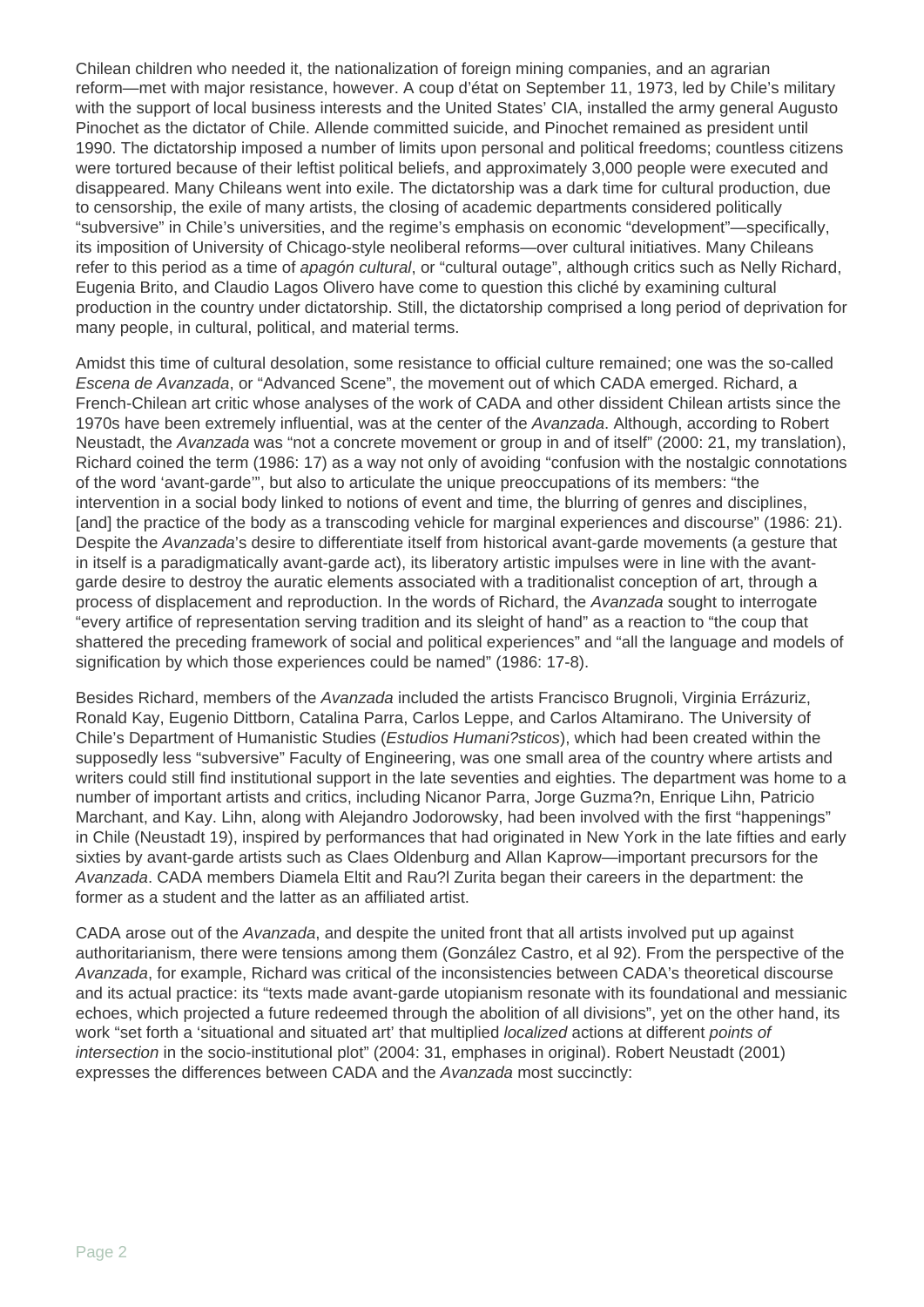**CADA explored large scenes, working on what Richard calls the "Whole (the entire society as a macrostage of the artistic revolution)" (2000: 45). "It's not that we were against museums or galleries", said [CADA member] Juan Castillo, "but rather that we just felt that Chile itself was a museum". On the other hand, given that the political situation had made the country so closed, [the** *Avanzada***] sought to explore expressions in private and/or marginal spaces. Despite differences among these strategic approaches, a reading of each one depends on its context (23).**

Richard was critical of CADA, but she was also closely involved in writing about its work; although she was initially associated with a different current of the Avanzada-specifically the work of Leppe and Altamirano—she also refers to CADA as part of the Avanzada (1986: 17-21). She adds that CADA's work consistently "maintained the same productive tension resulting from the combination of several registers: cultural (art, literature), social (the urban body as a zone of intervention in collective biography), and political (its link with forces of social change mobilized by the left)" (2004: 25).

Richard explicitly positions the work of CADA and the Avanzada as "unofficial" (1986: 17), since they worked outside of, and indeed against, the apolitical cultural agenda of the dictatorship, such as it was. However, one exception to the *Avanzada*'s exclusion from official art spheres was the solo work of Zurita, whose poetic text

*Purgatorio* **[1979], and the works which follow, paradoxically retained their official acceptance at the same time as providing a key for both the** *Avanzada* **and various sectors of the opposition....because of the contradictions inherent in his work: on the one hand, his Catholic brand of humanism...was easily adapted to the idealism of [right-wing literary critic Ignacio] Valente, while on the other, the critical materialism assumed by his writings was in conflict with Valente's position (Richard 1986: 26-7).**

CADA's legacy is thus complex. It provided a launching pad for the solo careers of its members later on, particularly the video art and performances of Rosenfeld, the novels of Eltit, and the poetry of Zurita; the latter two in particular have won multiple international awards and have lectured at universities in Europe and the United States. CADA's legacy was also inspiring for later Chilean performance artists, such as Mario Soro (González Castro, et al 109-12) and Elías Adasme (González Castro, et al 95-7) in the early 1980s, and Las Yeguas del Apocalipsis in the late 1980s and early 1990s. This latter group, made up of the queer artists Pedro Lemebel and Francisco Casas, created several important performances right as Chile's dictatorship ended, in which they used the body as a vehicle to denounce the homophobia and exclusions in the rhetoric of the country's tradition to democracy (for more information, see "Las Yeguas del Apocalipsis").

On the other hand, the coded nature of CADA's performances left the group open to criticism from writers like Roberto Bolaño, who felt that CADA's politics could have been more explicit; in Bolaño's view, the recognition that Zurita received from official dictatorship artistic circles, for example, worked against CADA's mission. Indeed, in his 1996 novel Estrella distante (Distant Star), Bolaño parodies one of Zurita's performances—in which five airplanes wrote verses of his poem "La vida nueva" in the skies above Queens, New York on June 2, 1982 (Galaz and Ivelic 213-5)—portraying them as so politically inscrutable that they could be read as fascist; Gareth Williams (2009) offers an interesting discussion of this interpretative encounter. Unlike CADA members, however, Bolaño—another admirer of the avantgarde—worked in exile, and was therefore beyond the reach of punishment from the military regime. In this sense, it is worth asking whether it would have been possible for CADA's work within Chile to be any more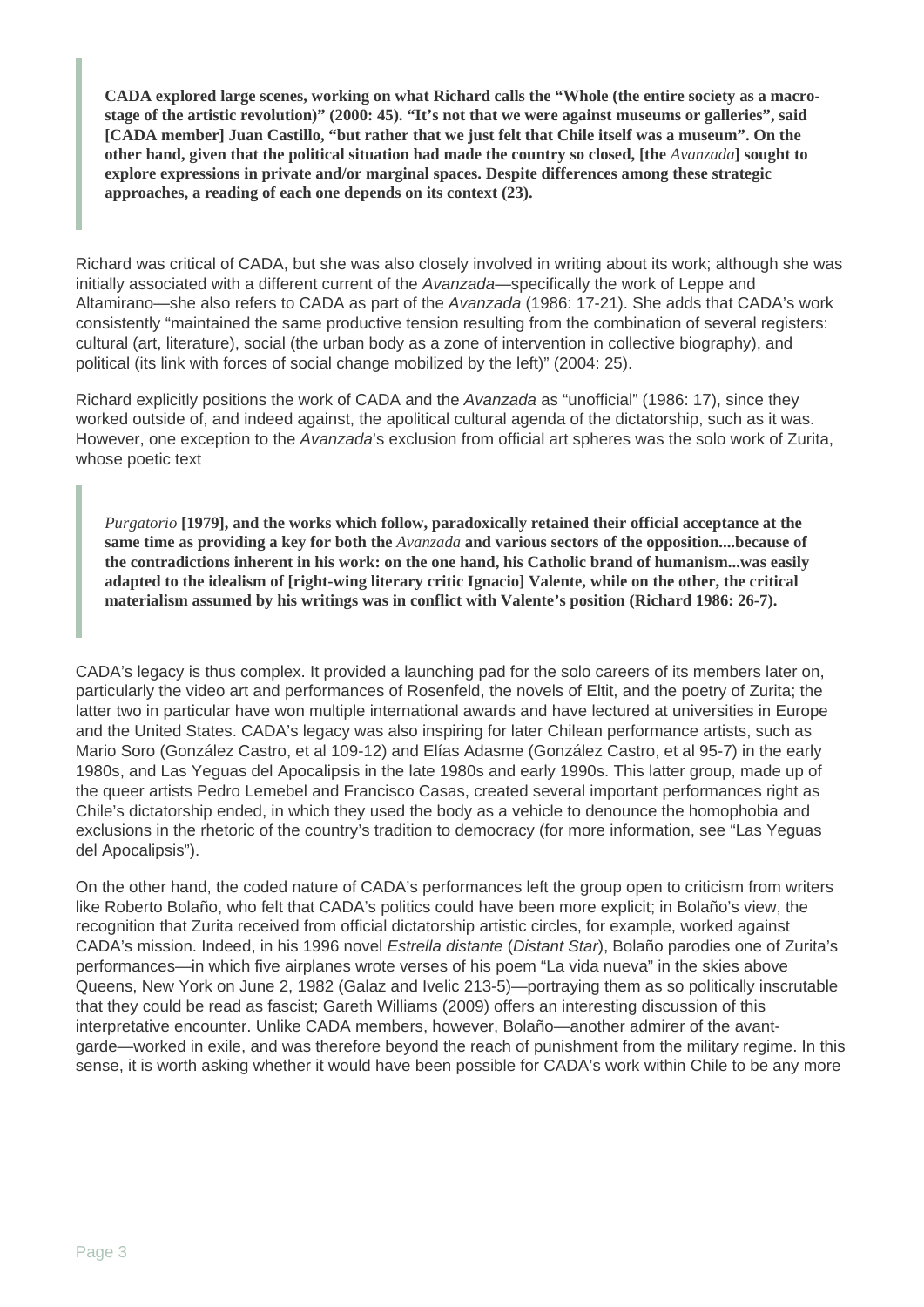politically explicit without its members incurring the risk of grave danger, and whether Bolaño's critique of their codedness would have been different if he himself had not left Chile.

# **Avant-Garde Strategies**

CADA carried out eight "art actions" between 1979 and 1985, all of which will be discussed below: Para no morir de hambre en el arte (How Not to Starve to Death Making Art) and Inversión de escena (Scene Inversion/Investment) in 1979; ¡Ay Sudamérica! (Ay, South America!) and El fulgor de la huelga (The Splendor of the Strike) in 1981; A la hora señalada (High Noon) in 1982; Residuos Americanos (American Residues) and No + (No More) in 1983; and Viuda (Widow) in 1985. There is extensive documentation of all eight of the actions available on the website of New York University's Hemispheric Institute of Performance and Politics.

Para no morir de hambre en el arte and Inversión de escena were multidisciplinary, multiplatform companion pieces. In the former, CADA's first action, members distributed one hundred 0.5-litre bags of milk to residents of La Granja, a low-income neighborhood on the outskirts of Santiago. The bags of milk were an immediate reminder of Allende's policy of distributing 0.5 litres of milk per child per day during the Unidad Popular, evoking nostalgic longing for the democratic past (and hopeful desires for the future), as well as a critique of the dictatorship's neoliberal market policies. From there, they recorded a text titled "No es una aldea" ("It's not a village") in the five official languages of the United Nations (Mandarin, Spanish, French, English, and Russian) and played it in front of the building of the Economic Commission for Latin America and the Caribbean (ECLAC), a UN-affiliated organization. The speech linked Chile's state of hunger and deprivation to the poverty of nations around the world, in order to denounce "a global situation not explicitly limited to politics" (Neustadt 26). They also took out a one-page ad in the magazine Hoy, which was blank except for the following text: "Imagine this page completely blank/ Imagine this blank page as milk to be consumed every day/ Imagine every corner of Chile, deprived of its daily allowance of milk, as blank pages to be filled." Then, throughout the month of October 1979, in the Centro Imagen Art Gallery in Santiago, they displayed bags of milk in a glass case, a tape of the "Village" speech, a copy of the Hoy ad, and videos of their interventions in La Granja. Cecilia Vicuña, in Bogotá, and Eugenio Téllez, in Toronto, carried out companion performances as well, emphasizing the international reach of the action.

On October 17 of that year, with the above-mentioned gallery show underway, CADA carried out *Inversión* de escena. They managed to get ten milk delivery trucks to park in front of Santiago's Bellas Artes Museum, and hung a large white sheet on the museum's front façade. Richard pointed out that the sheet performed a "double censorship": by covering the museum, it erased the principal monument to institutional, dictatorship culture at the time, while also dismissing the building's preservation of auratic art. Moreover, it pointed to the street as the "true museum", allowing passersby to "invert their gaze to contemplate a new work of art" (Neustadt 31). The logos of the milk trucks, meanwhile, from the Soprole company, became a synecdoche for the overbearing visual discourse of capital that had flooded Santiago under neoliberalism. Thus the double meaning of the titular inversión: a denunciation of commercial investment, and a way of inverting the inward-lookingness of the museum outward.

In *¡Ay Sudamérica!*, six airplanes in formation dropped 400,000 pamphlets over the city of Santiago on July 12, 1981. Evoking the traumatic events of the 1973 military coup, during which military planes bombed the presidential palace, the action connoted military repression. Intended as a poetic gesture—recalling verses written by the avant-garde Chilean poet Vicente Huidobro and prefiguring Zurita's future skywriting poetry—the action functioned in tandem with nascent pro-democracy protests in the country. Still, for critics like Hernán Vidal, its evocation of military repression was too similar for comfort to actual repression; moreover, CADA had to obtain permission (under false pretenses) to carry out the action from the very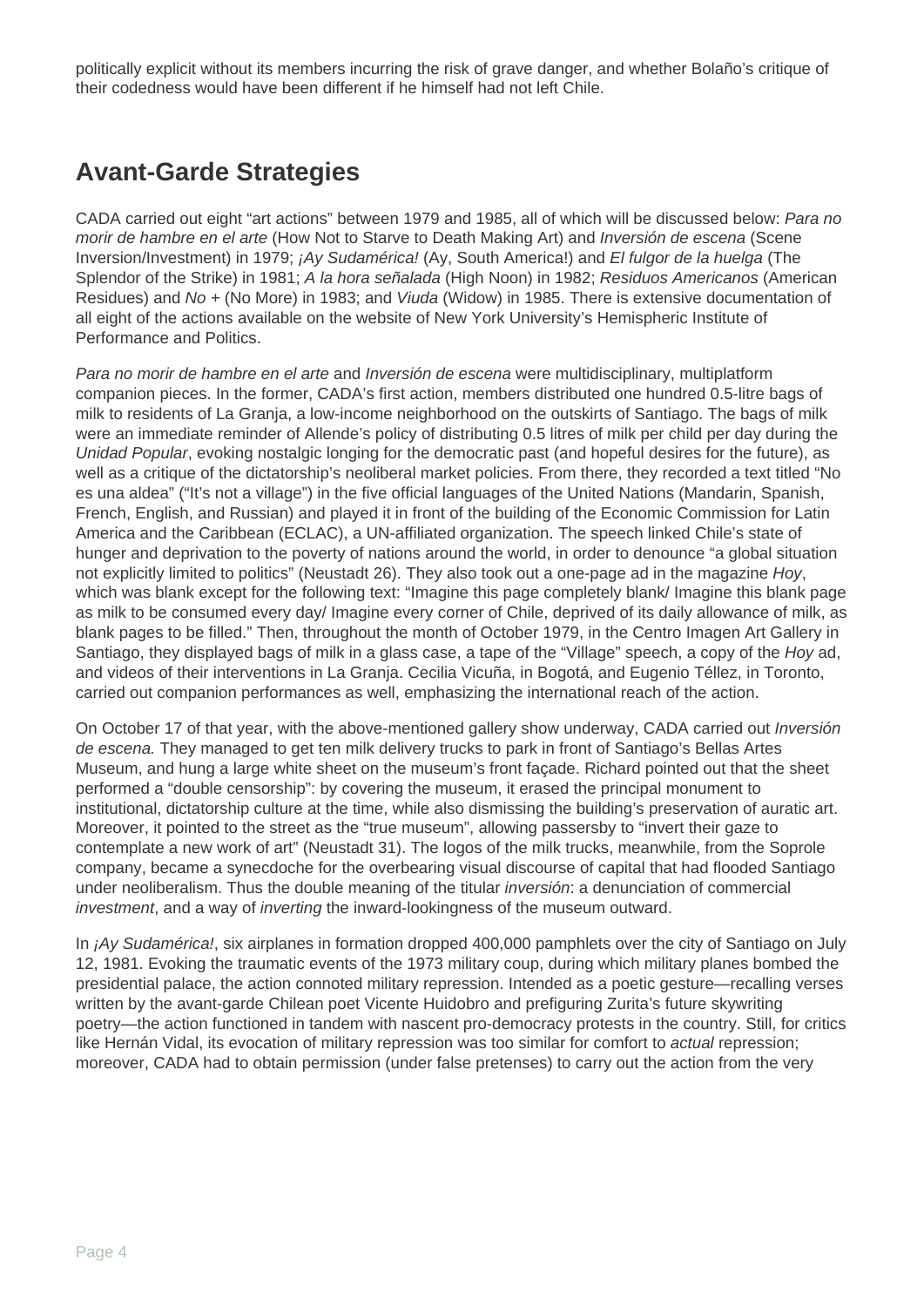military regime it was critiquing (Neustadt 33-4). The pamphlets they dropped contained an avant-garde manifesto, with phrases like "We are artists, but everyone who works for the expansion of the spaces—even mental spaces—of their lives is an artist" (Neustadt 33).  $i$ Ay Sudamérica! was meant to make the sky above Chile an artistic canvas, further broadening CADA's field of action; it critiqued the fact that the entire Chilean landscape had become a carceral space.

El fulgor de la huelga was a hunger strike, carried out in 1981 in a metalworking factory that had gone bankrupt amidst a deep economic crisis that affected Chile that year. In it, CADA members lay under blankets carrying the CADA name, to perform weakness and death. The action was "meant to denounce the growing unemployment among the working classes and to highlight the importance of hunger strikes as political tools and ways of resisting the economic policy" of the dictatorship ("CADA"). Moreover, its title was a gesture to the tradition of workers' movements in Chile: Pablo Neruda's Fulgor y muerte de Joaquín Murieta (The Splendor and Death of Joaquín Murieta) was a 1967 cantata about mining banditry and workers' exploitation, and José Emilio Recabarren's labor organizing and journalism in the northern Chilean city of Iquique frequently advocated strikes. Eltit's 2002 novel Mano de obra (roughly translated as Labor) also powerfully evokes Recabarren's legacy.

A la hora señalada is the Spanish-language title of the 1952 Gary Cooper film High Noon, and was the title of a CADA action held in April 1982. In it, Castillo and Zurita performed a remake of the film's iconic duel. A denunciation of violence under dictatorship and a call to "utilize mourning as a productive force in the struggle for civil rights", the artists "the artists extended between them a neon strip illuminating the scene—a duel of light, without weapons" ("CADA").

Residuos Americanos was presented (without the participation of Balcells and Castillo) in Washington, DC from March 18 to April 23, 1983, as part of the exhibit "In/Out: Four Projects by Chilean Artists", curated by Alfredo Jaar. To provide a bit of context: in Chile, cast-off clothing exported from American thrift shops is readily available for sale and known as ropa americana ("American clothing"). In Residuos Americanos, then, a pile of ropa americana was put on display to denounce what Richard calls "the situation of disequilibrium that obliges the third world to live with the consumerist excess/cast-offs [sobras] from the first world" (1998: 119, my translation). A recorded voice accompanied the work, making associative references like "Clothing and misery/Mind and merchandise" (Neustadt 35). Another "inversion" of institutional norms that returned the ropa americana back to its origin, the action denounced the exceptionalist idea of Chile as a "model" of economic prosperity by pointing out its attempts to copy American fashion and parodying the "relationship of hierarchy and subordination between original and copy" (Richard 1998: 119).

NO+, meanwhile, is quite possibly CADA's most important, enduring action, and also its simplest. In late 1983 and early 1984, CADA members once again intervened in Santiago's streetscapes, drawing the symbol "NO+" ("No More"), allowing anyone to participate by completing the sentences. Over time, anonymous passersby did just that, adding words like "dictatorship", "weapons", "torture", and "death" (Neustadt 36). It was also presented later, around the world, from Washington, DC to Amsterdam. It gained further power during the late 1980s, during the period of the plebiscite to decide whether to give Pinochet eight more years in power: the ballot consisted of a simple SÍ— and NO—, and voters who did not want Pinochet to continue had only to draw one more line and turn the horizontal line after the NO into a cross (+). The action became a powerful gesture toward democratization, and the "NO+" symbol continues to appear in Chile as a protest slogan.

Finally, Viuda consisted of an ad taken out in several of Santiago's independent magazines in September 1985, consisting of a photo of an unnamed woman whose husband had been killed in a protest against the dictatorship. Part of the caption below it interpellated the viewer: "Look at her extreme, popular gesture. Pay attention to her widowhood and her survival. Understand a *pueblo*". As Eltit has stated, this action was also related to "inversion": "We wanted to invert funeral protocol by using the face of a living woman" rather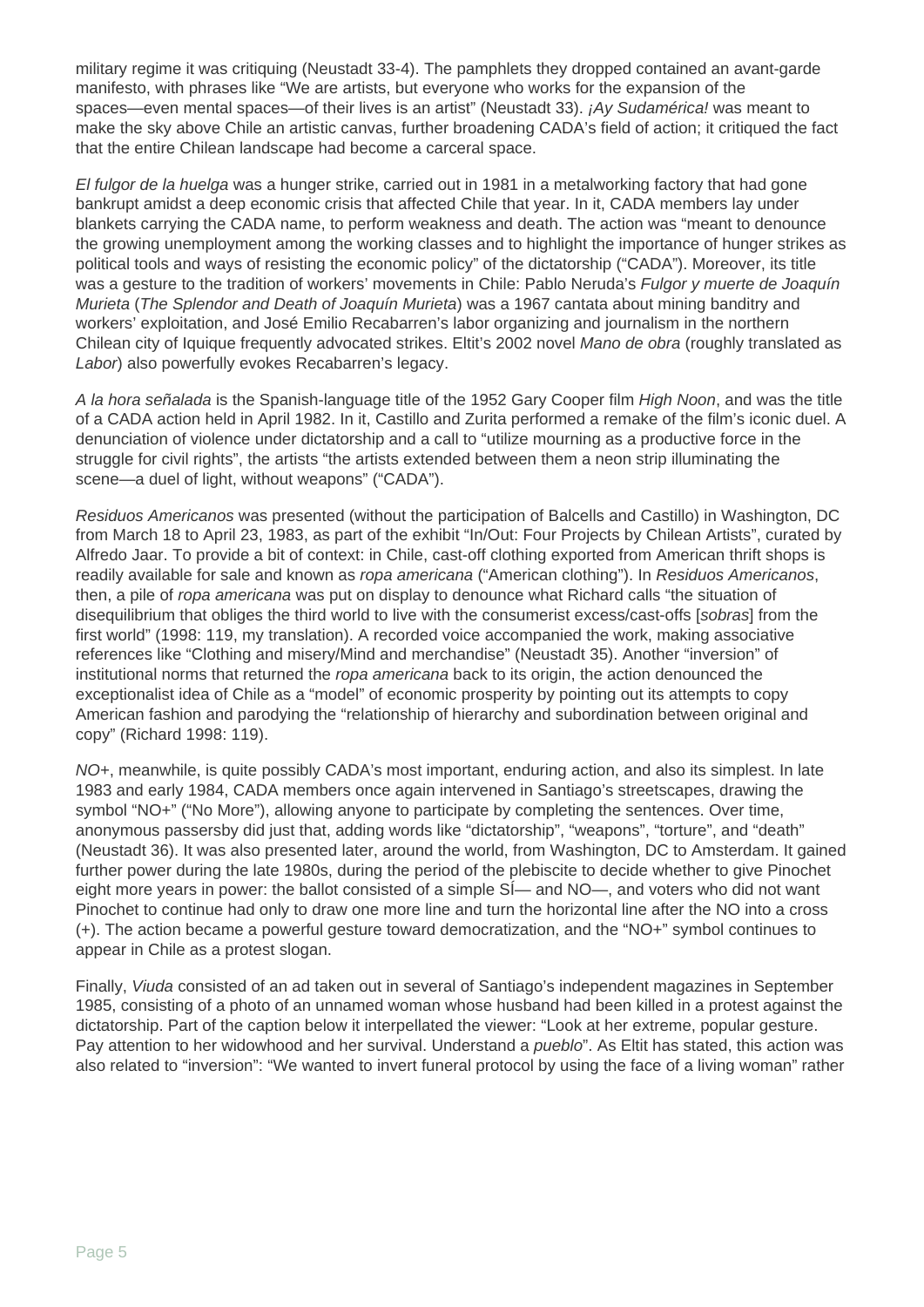than the faces of people who were executed or disappeared, "to cite death, but to do so through life" (Neustadt 38).

CADA conceptualized "art as the integral fusion between aesthetic performance and everyday gestures" (Neustadt 172), in order to question the boundaries among artistic disciplines. They viewed painting—often tied to old-guard artistic practices in Chile that were sanctioned by official museums—as one major target. Indeed, they stated that "painting (and traditional art)...[was] a symbolic enemy that implied authoritarian Order". Richard describes CADA's agenda as a "desire to eradicate the boundaries—or as Eltit says, to 'commit incest'—between the genres of art...by a whole range of displacements" (1986: 75, emphasis in original). In doing so, CADA sought not only to question existing artistic and museum-based traditions, but also to practice a sort of Deleuzian nomadism designed to evade the surveilling gaze of any particular artistic discipline, which they saw as analogous to the surveillance that Chilean citizens experienced under the dictatorship. Richard explicitly tied this utopian disobedience of genre limitations to the disobedience of the dictatorial order: "The sense of freedom that arises when the artist crosses over the boundaries which restrict his creativity ultimately symbolises his desire to expand the horizons of his own existence under the extreme maintenance of order" (1986: 75). To this end, CADA worked in a variety of different media and genres, from performance, to sculpture, to found materials, to graffiti.

Literature was a cornerstone of the work of CADA and the *Avanzada*. First of all, poetry was a launching pad of sorts for its work, given that Lihn and Parra—themselves freethinking artists whose poetry can certainly be classified as avant-garde—trained Eltit and Zurita at the Department of Estudios Humani?sticos. Moreover, as Richard has pointed out, literature and literary theory share a common idiom with art criticism; echoes of much of the critical work Richard did on CADA's work can be observed in her later criticism of literature. Most importantly, the "rhetoric of the body"—to use Richard's phrase—is a key element not only of the literature later published by Eltit and Zurita, who have focused on the relationship between physical bodies and what might be called the "body politic", but also of other Chilean writers such as Lemebel and Casas.

## **Contents**

CADA's main concerns surrounded the ways in which the dictatorship imposed a singular, authoritarian mode of living upon Chilean citizens. This authoritarianism had a number of effects: the meanings of words and other signs were fixed to particular referents controlled by the regime; the circulation of bodies around the city (and throughout the country) was circumscribed in particular ways; institutions (artistic and otherwise) became closed off and opaque to most Chilean citizens; and deprivation of all kinds was omnipresent. Physical hunger was common, for example, due to the neoliberal "shock doctrine" (to use Naomi Klein's term, employed a propos of Chile in her eponymous book (2007: 92-104)) imposed by the dictatorship, but intellectual and creative outlets for Chileans were also stunted.

In response, CADA proposed a radical, avant-garde artistic agenda that transgressed the limits placed on the signification of discourse, on institutions, on bodies, and on creativity. They sought to question the ways in which institutions—not only Chile's museums, first established in the 19th century, but also the entire dictatorial government administering public life—gave (or removed) value to particular artistic works. This meant breaking down the boundaries between art and life at its most basic level: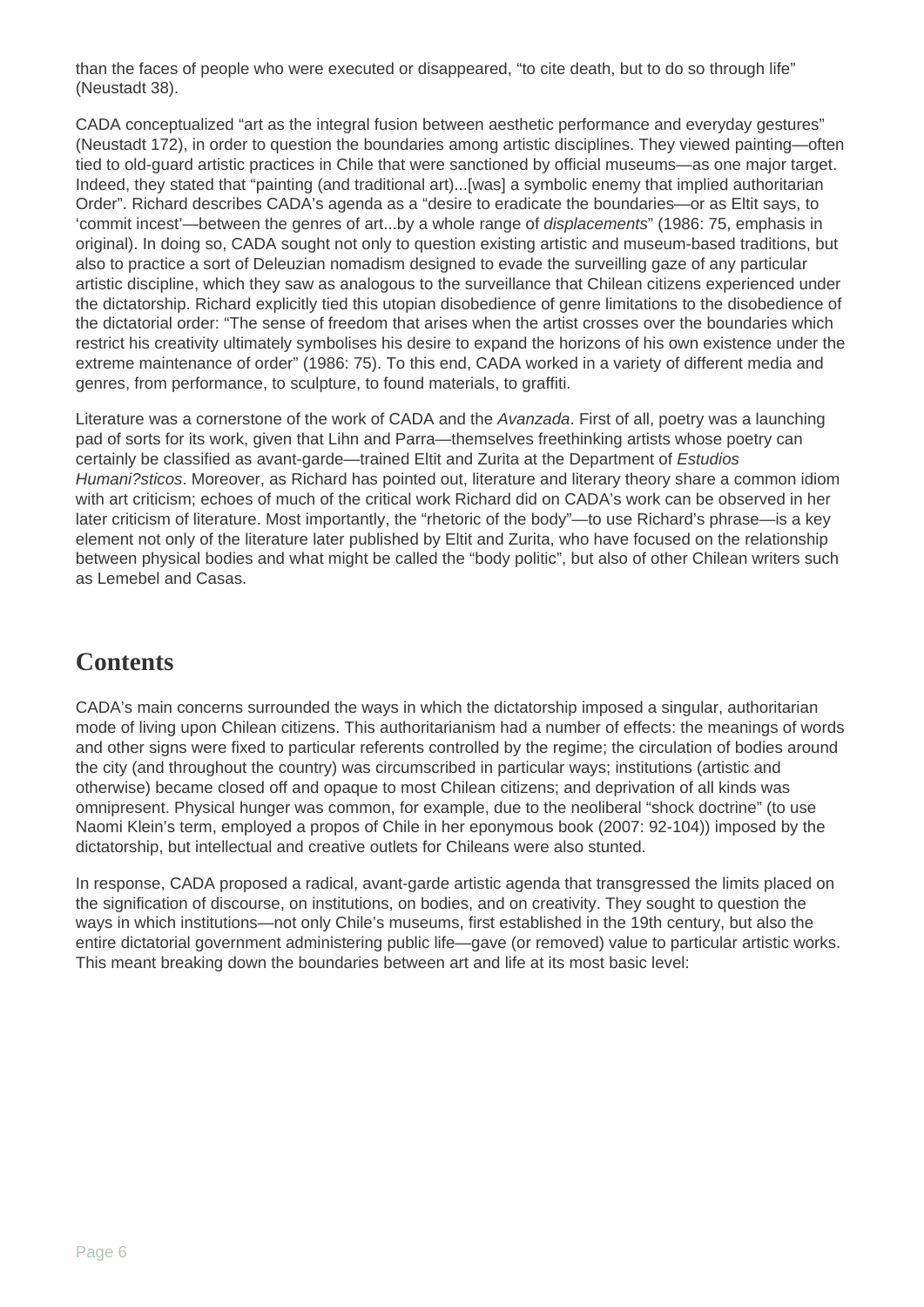**For CADA, bringing the revolution to the meaning and the function of art meant problematizing the** *conventionality* **of the limit between art and non-art, exploding this normative division, transgressing its marks, to disseminate the energy flowing from creative acts along the multifaceted surface of the social body (Neustadt 172, emphasis in original).** 

This transgression was physical—CADA reached beyond, or simply covered up, museum walls—but it was also metaphorical. CADA sought to "annul all traces of exceptionalism that 'distinguish' the exclusive and selective meaning of art at the level of individual production and reception", by focusing on social praxis (Neustadt 172).

Richard refers to this praxis as "social exteriority", which she considers central to CADA's methodology: CADA worked to undo the tyranny of the *marco*, which has both literal and figurative meanings in Spanish (the auratic picture frame and the artistic/theoretical framework, respectively). By creating works of art outside of the confines of museums and state institutions, CADA was nodding to previous avant-garde movements in Chile, while also collectivizing individualistic ideas about artistic authorship. For example, its interventions in the streets during the art actions were an echo of the Ramona Parra Brigade, known by its Spanish-language acronym BRP (Richard 1986: 53): groups tied to the Communist Youth, active in the Allende years, who painted political slogans on the walls in plain sight of passersby. In this sense, as Camilo Trumper (2016) writes in his discussion of the BRP, CADA worked to restore the idea of "public art [as] both a vehicle of and a metaphor for the fluid, relentless political exchanges that characterized the three years of Allende's presidency" (94). These exchanges had of course been systematically undermined by dictatorial censorship. Meanwhile, CADA's own work in Santiago's streetscapes like NO+, unsigned by any particular artist, was inspired by the work of German artist Wolf Vostell, whose work was exhibited in Santiago in the 1980s. Following Vostell, CADA members professed the idea of the artist as someone who "simply 'works with experience' and is denied any individual gain, while his work 'reforms life' by aesthetically transforming and socialising everyday experience" (Richard 1986: 78). By breaking down the boundaries of any particular frame(work), CADA questioned individual authorship, and its implications of personal gain.

The fixity that CADA critiqued was as much discursive as it was spatial. As Mary Louise Pratt (1996) puts in in her discussion of Eltit's 1989 avant-garde novel El padre mío (My Father), the ideas underpinning CADA's work parodied "many dimensions of the reality common to all Chileans: paranoia, uncertainty, a crisis of language in which words seemed unattached to referents" (154). Its discourse repeatedly played with semantic slippages, such as the similarities (in *Para no morir...*, for example) between the Spanish words for *deprivation, denial, and privatization*, in order to destabilize the significations that the dictatorship sought to impose: "[t]he authority of the authorities, then, include[d] command over interpretation as well" (Pratt 152). By responding to the dictatorship's seemingly neutral, unambiguous discourse with highly coded, complex significations, CADA worked to undo the bonds between signifiers and signifieds under dictatorship, in order to create a free play of interpretation.

CADA's focus on the transgression of artistic genres was also a transgression of gender; they played with the fact that the Spanish word *género* means both genre and gender. The body, according to Richard,

**is at the** *boundary* **between biology and society, between drives and discourse, between the sexual and its categorisation in terms of power, biography and history[;] it is the site par excellence for transgressing the constraints of meaning or what social discursivity prescribes as normality (1986: 65, emphasis in**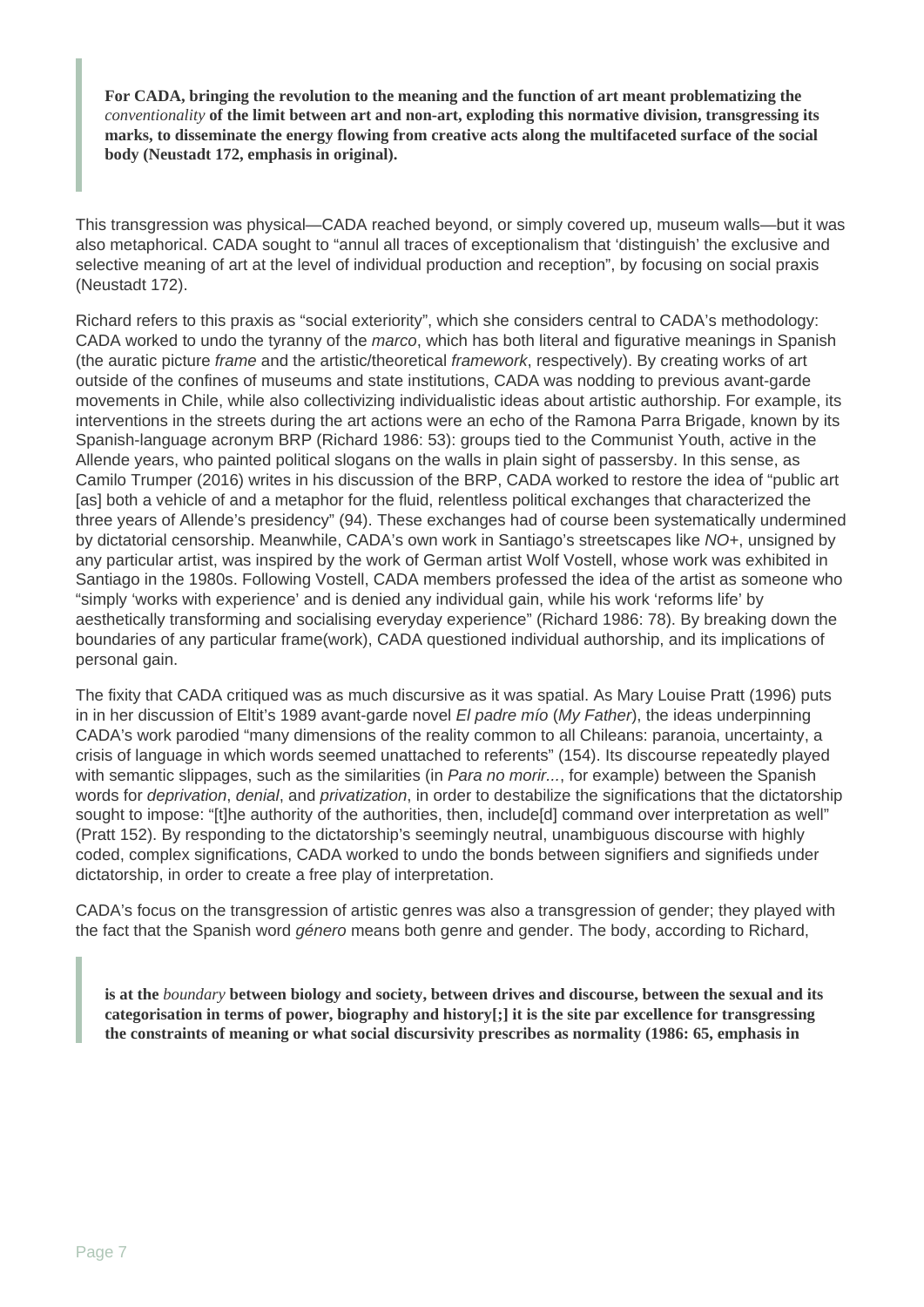CADA used the body as a surface onto which they were able to create their artistic works. They made use of the body's unpredictable "rhetoric" to resist dictatorial control through an invocation of difference and alterity. Moreover, their work sought to create exterior space for bodies to move more freely through a city otherwise under total siege. In his description of the work of the BRP, Trumper describes how the artist's "body...enters into a corporeal relationship with different urban walls, each with its own architecture and its own place in the city" (103); CADA worked to restore a Chilean avant-garde tradition, lost following 1973 the military coup, of an "embodied practice of political citizenship through aesthetic production" (Trumper 103).

The legacy of CADA's contestatory gestures lives on in Chile, and the memory of CADA remains important in Chilean and Latin American activist and academic circles. The urgency of CADA's performances (and those of the entire Avanzada) are key signposts in the increasingly-consolidating discipline of memory studies, which, as Michael Lazzara (2018) discusses, has become a

productive inter- or transdisciplinary space from which to think about the dynamics of individual, social, and cultural "memory acts" and their potential for strengthening democracies and consolidating cultures of human rights in the aftermath of dictatorships, wars, and other kinds of violent conflicts  $(14).$ 

Invoking the terminology of "memory acts" coined by Diana Taylor, whose work on Latin American performance studies (2003) has been key to understanding the link between performance and memory, Lazzara shows how CADA's work can be understood today as a pedagogical tool for resisting future forms of political oppression. Moreover, it can be said that CADA's interdisciplinary approach laid fundamental groundwork for the interdisciplinarity of memory studies as a whole. In a discussion of Chilean artist Janet Toro, whose political performances in the 1990s aimed to expose the fact that the "dictatorship of the past is not so much in the past", Neustadt discusses how CADA's work was an important precursor for artists who "today work in the streets and alternative circuits, to insert their work in public spaces" (19-20). The forward-lookingness inherent to the avant-garde impulse is not diluted by the retrospective eye of memory studies; indeed, memory studies has allowed for a further understanding of the historical basis of CADA's own performances, which in turn have ensured CADA's continued relevance today.

#### Further reading

- Brito, Eugenia. Campos minados: Literatura post-golpe en Chile. Santiago de Chile: Editorial Cuarto Propio, 1990.
- **Bürger, Peter. Theory of the Avant-Garde. Minneapolis: University of Minnesota Press, 1984.**
- "CADA". Hemispheric Institute of Performance and Politics. Website. <https://hemisphericinstitute.org/en/hidvl-collections/itemlist/category/100-cada.html>
- Galaz, Gaspar, and Milan Ivelic. Chile, arte actual. Valparaíso: Ediciones Universitarias de Valparaíso, 1988.
- González Castro, Francisco, Leonora López, and Brian Smith. Performance art en Chile. Santiago de Chile: Editorial Metales Pesados, 2016.
- Klein, Naomi. The Shock Doctrine: The Rise of Disaster Capitalism. New York: Picador, 2007.
- Lagos Olivero, Claudio. Cine chileno en el Santiago del apagón cultural (1980-1989). Santiago de Chile: Ediciones Universidad Finis Terrae, 2019.